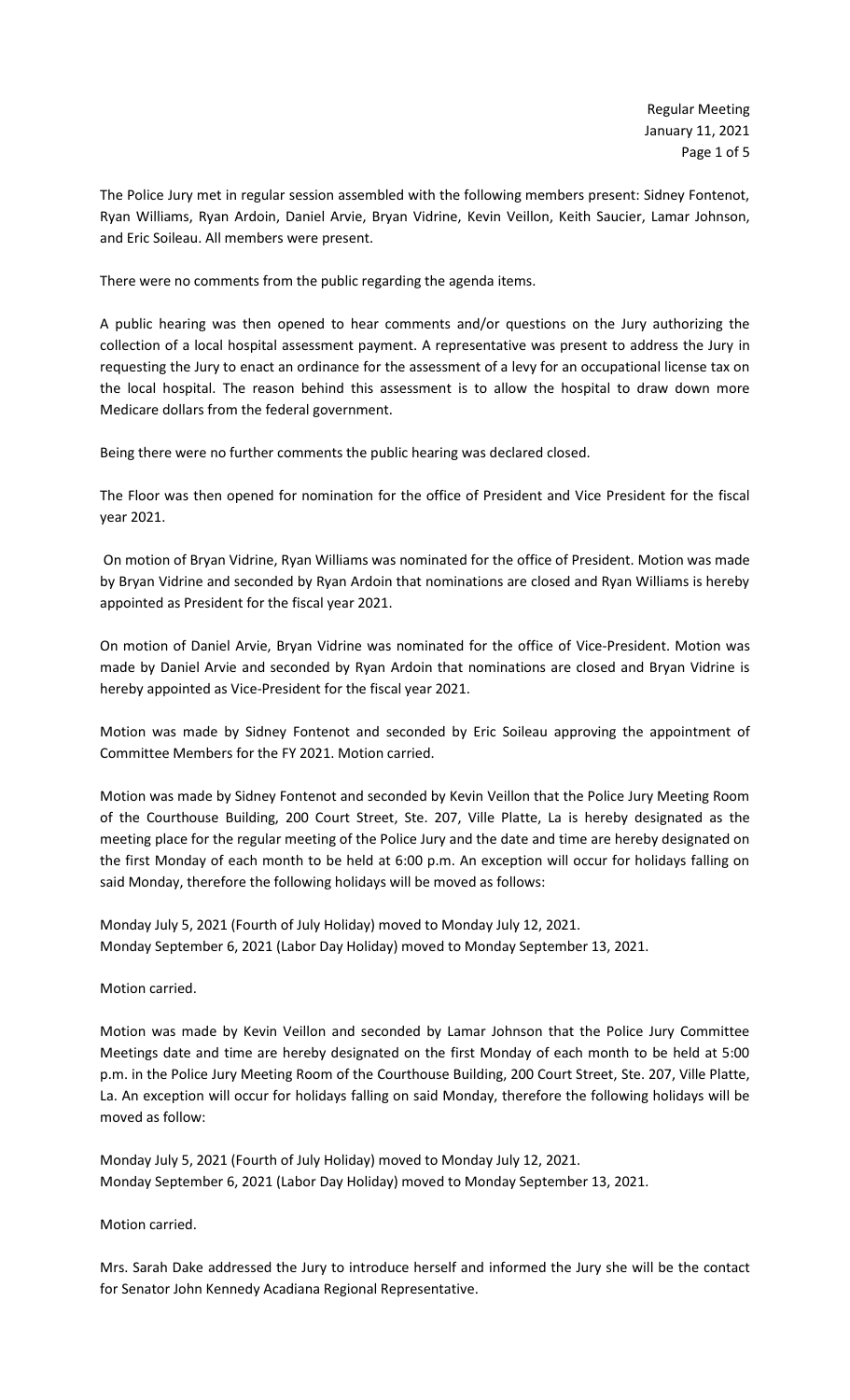Motion was made by Daniel Arvie and seconded by Eric Soileau to approve the adoption of an ordinance to participate in the Local Health Care Provider Participation Program for the Evangeline Parish Police Jury and St. Landry Parish territory. Motion carried.

Motion was made by Sidney Fontenot and seconded by Lamar Johnson to approve the following members to serve on the Mercy Regional Hospitals Assessment Committee:

Ryan Williams Chris Aguillard Mike Fontenot Chase Melancon Amanda Cain

Motion carried.

Motion was made by Sidney Fontenot and seconded by Kevin Veillon approving to call a public hearing on Monday February 1, 2021 at 4:45 p.m. in the Police Jury Meeting Room of the Courthouse Building, 200 Court Street, Ste. 207, Ville Platte, La to hear public comments and/or questions on the adoption of an ordinance to levy the local health care provider participation program annual assessment. Motion carried.

Section 8 Director, Anna Frank, addressed the Jury with and update on Section 8 Housing. Mrs. Frank stated that approval is needed for amendments to the Section 8 Administrative Plan. Currently there are 159 tenants that are housed in Evangeline Parish and a total of 175 applicants on the waiting list.

Motion was made by Lamar Johnson and seconded by Daniel Arvie to approve the 2021 Fair Market Rent Payment Standard at 100%, effective November 1, 2020. Motion carried.

Motion was made by Sidney Fontenot and seconded by Ryan Ardoin to approve Section 8 to utilize the 2021 updated utility allowance. Motion carried.

Motion was made by Daniel Arvie and seconded by Bryan Vidrine to approve Evangeline Parish C-Map for the year 2020 using C-maps for fiscal year ending 2019, score of 96 Hap performance due to the pandemic. Motion carried.

Motion was made by Sidney Fontenot and seconded by Bryan Vidrine to approve the Section 8 2021 Administrative Plan using HANO (Housing Authority of New Orleans) Plan which covers housing charts voucher program. Motion carried.

Mrs. Frank is also requesting from the Jury a pay increase for herself and Secretary, Tremeka Leday. Motion was made by Lamar Johnson and seconded by Ryan Ardoin to approve a pay increase of \$1.01/hr. to Anna Frank and a pay increase of \$1.73 for Tremeka Leday, to be paid out of the Section 8 HUD administrative plan funds, effective January 18, 2021.Motion carried.

Motion was made by Daniel Arvie and seconded by Ryan Ardoin to approve an amendment to the Section 8 HUD Administrative Plan for available funds to be used to house families affected by the hurricane, effective 10-1-2020. Motion carried.

Dr. Gwen Fontenot, Evangeline Parish Chamber of Commerce President, addressed the Jury with an update on Chamber Activity.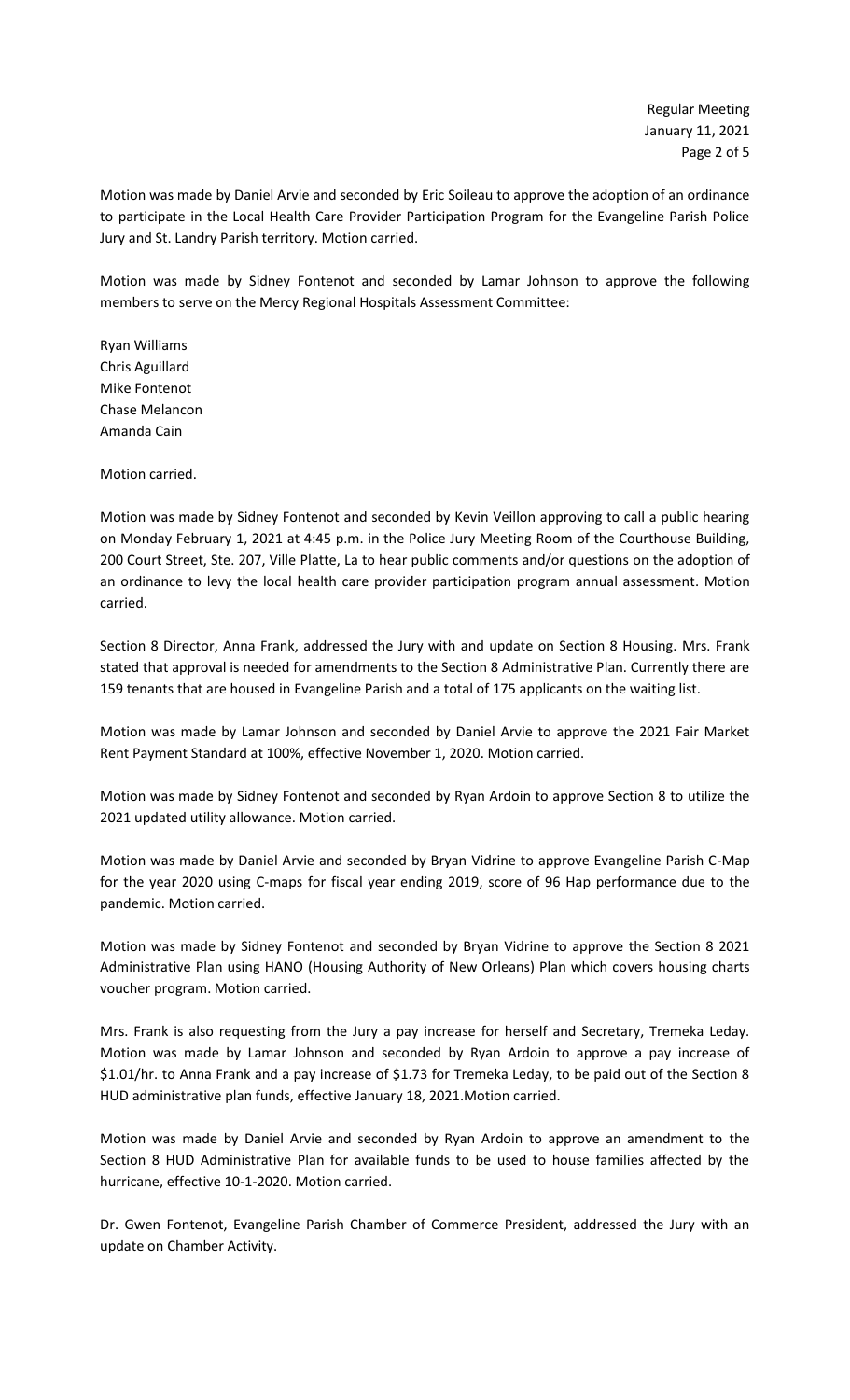Park Manager, Kim Ortego, addressed the Jury to present quotes for a new security gate at Crooked Creek Recreational Park entrance. Motion was made by Lamar Johnson and seconded by Sidney Fontenot approving the quote received from Invision Technical Solutions in the amount of \$23,999 for the installing of a security gate. Motion carried.

Motion was made by Lamar Johnson and seconded by Bryan Vidrine approving to adopt the following resolution:

BE IT RESOLVED that we, the President and Jury Members of the Evangeline Parish Police Jury, Parish of Evangeline, State of Louisiana, acting as governing body of said Parish do hereby enact the following resolution on this  $11<sup>th</sup>$  day of January 2021;

WHEREAS: The Evangeline Parish Police Jury is applying for funding through the Community Water Enrichment Fund, a grant program that has been made available by the Louisiana Office of Community Development; and

WHEREAS: The Parish intends to improve their Ward 1 Industrial Park Water System by repairing and/or replacing the water well controls and chlorination system for the two existing water wells; and

WHEREAS: The Evangeline Parish Police Jury has no funds available at this time to complete this project, this application would provide \$100,000 for these project costs; and

BE IT FURTHER RESOLVED that the governing body of the Evangeline Parish Police Jury by way of this resolution does hereby approve to submit an application to the Office of Community Development for water enrichment grant funding in the amount of \$100,000 for the proposed improvements.

The above and foregoing, having been submitted to a vote was unanimously approved this  $11<sup>th</sup>$  day of January, 2021.

Motion was made by Lamar Johnson and seconded by Keith Saucier approving to adopt the following resolution:

BE IT RESOLVED that we, the President and Jury Members of the Evangeline Parish Police Jury, Parish of Evangeline, State of Louisiana, acting as governing body of said Parish do hereby enact the following resolution on this day the  $11<sup>th</sup>$  of January 2021;

WHEREAS: The Evangeline Parish Police Jury is applying for funding through the Local Government Assistance Program, a grant program that has been made available by the Louisiana Office of Community Development; and

WHEREAS: The Parish proposes to extend its sewer and water lines at its facility in the crooked creek area; and

WHEREAS: The Evangeline Parish Police Jury has no funds available at this time to complete this project, this application would provide up to \$100,000 for this project costs; and

BE IT FURTHER RESOLVED that the governing body of the Evangeline Parish Police Jury by way of this resolution does hereby approve to submit an application to the Office of Community Development for grant funding in the amount of \$100,000 for proposed improvements.

The above and foregoing, having been submitted to a vote was unanimously adopted this  $11<sup>th</sup>$  day of January 2021.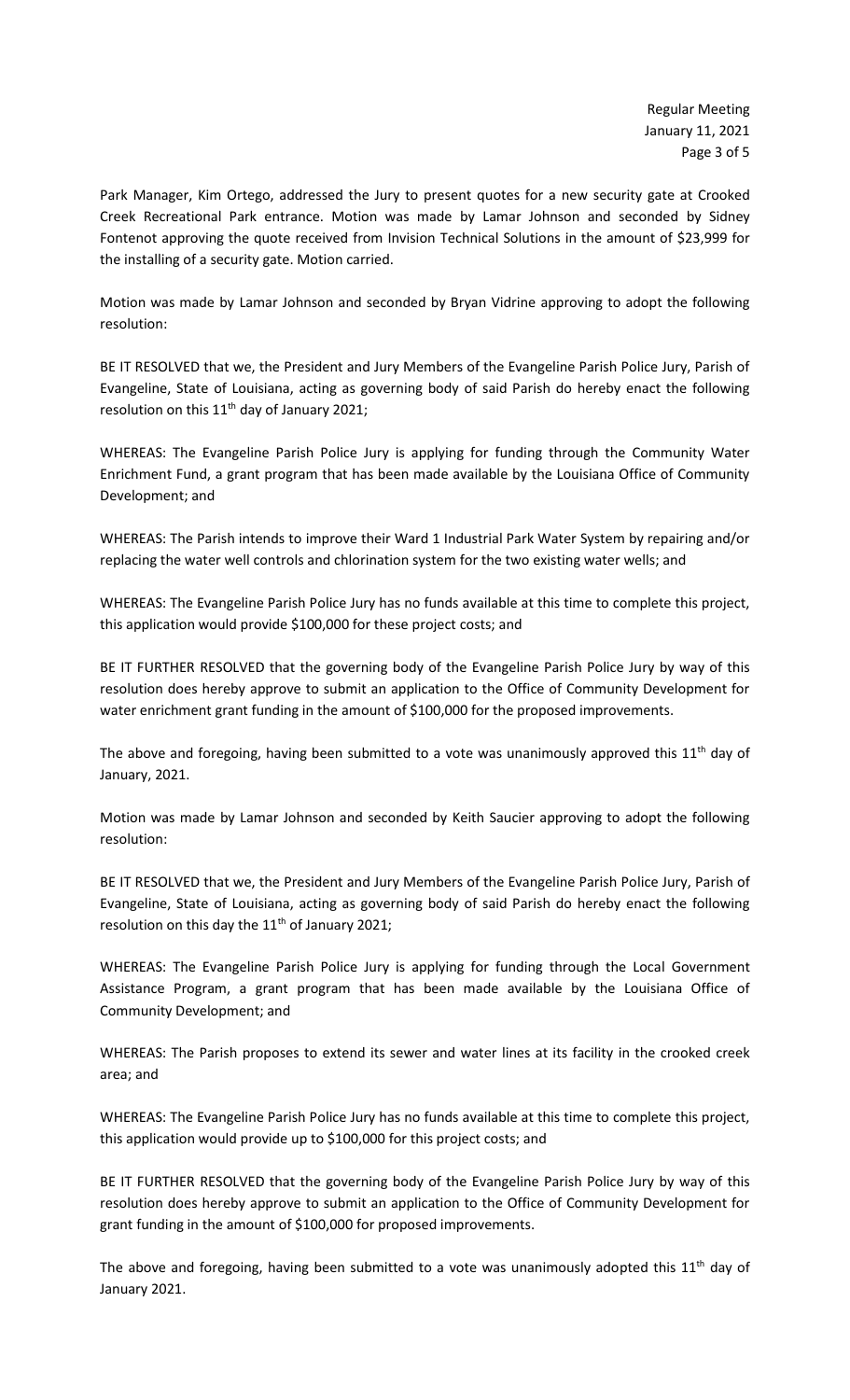Motion was made by Lamar Johnson and seconded by Ryan Ardoin approving to adopt the following resolution:

BE IT RESOLVED that the Evangeline Parish Police Jury does hereby authorize and approve Secretary-Treasurer, Donald Bergeron, to sign any and all documents required for FEMA Reimbursements related to the 2020 Hurricane Damages.

The above and foregoing, having been submitted to a vote was hereby adopted on this  $11<sup>th</sup>$  day of January 2021.

Motion was made by Eric Soileau and seconded by Eric Soileau to approve the hiring of a demographer to determine if reapportionment in necessary based on the 2020 Census figures. Motion carried.

Motion was made by Kevin Veillon and seconded by Bryan Vidrine approving to take action on seeking reimbursement from Diamond B. Construction for asphalt damages occurring on Colt Avenue and approving Fontenot's Asphalt for road repairs. Motion carried.

Motion was made by Kevin Veillon and seconded by Lamar Johnson to approve transferring employee, Darwin Lewis, from Region-A part time to full time operator position in Region A for District 5 & 7. Motion carried.

Due to Mardi Gras following Presidents Day this year and due to COVID most activities will be cancelled a motion was made by Kevin Veillon and seconded by Keith Saucier to approve removing Mardi Gras from the 2021 Holiday List for employees. Motion carried.

The Jury then discussed adopting procedures for deviating from established working hours. It was addressed to the Jury of office and road staff leaving early the day before a major holiday. Motion was made by Kevin Veillon and seconded by Lamar Johnson to approve adopting the procedure for the President of the Police Jury to notify all other jury members before approving employees to dismiss early before a major holiday. Motion carried.

Motion was made by Lamar Johnson and seconded by Kevin Veillon approving to reappoint the following fiscal agents for the FY2021:

Evangeline Bank Jeff Davis Bank Investar Bank Basile State Bank

Motion carried.

Motion was made by Sidney Fontenot and seconded by Lamar Johnson to approve the December 22, 2020 Public Hearing and Special Meeting Minutes. Motion carried.

Motion was made by Lamar Johnson and seconded by Sidney Fontenot to approve the Acadiana Crime Lab amended Budget for the Fiscal Year 2020 as submitted. Motion carried.

Motion was made by Sidney Fontenot and seconded by Lamar Johnson approving the IRS standard mileage rates for 2021 at 56 cents per mile driven for business use. This rate is down 1.5 cents from the rate for 2020. Motion carried.